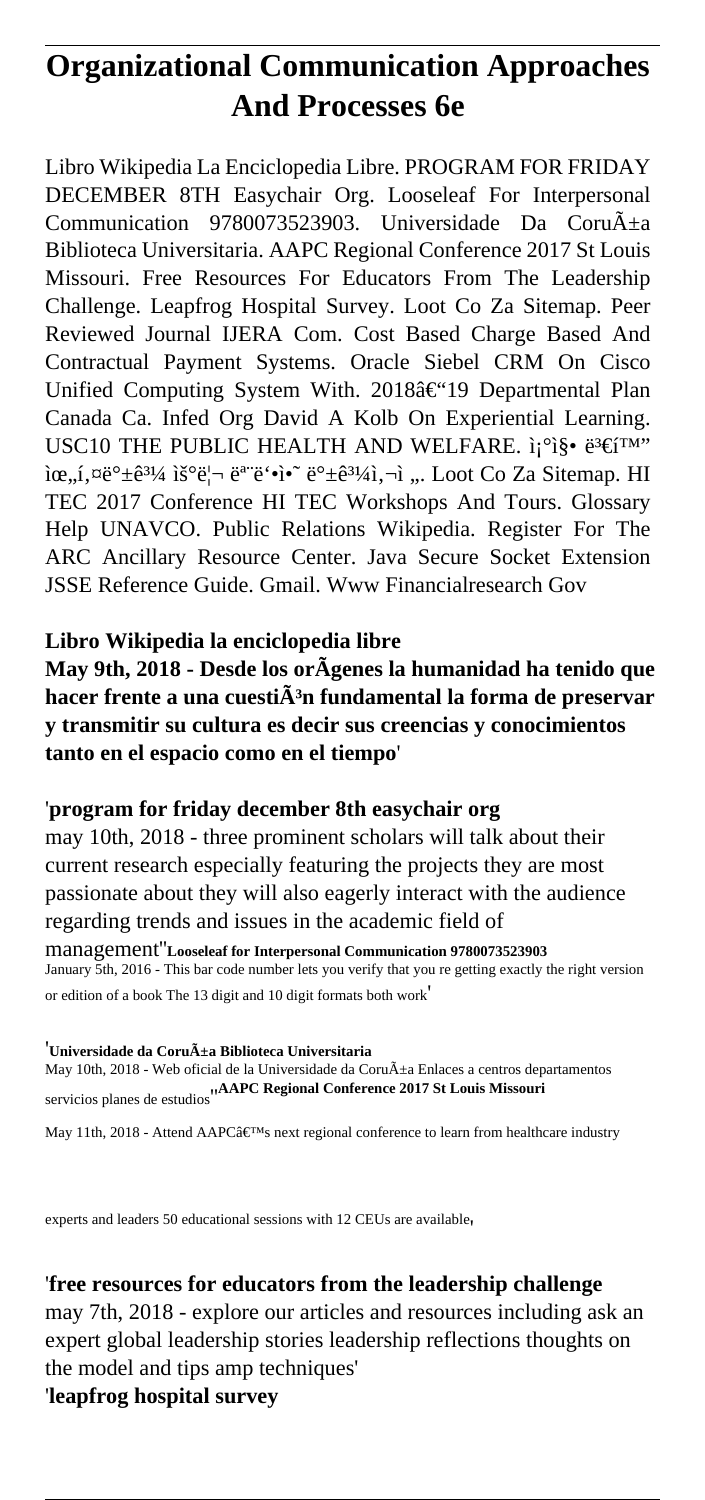april 20th, 2018 - leapfrog hospital survey hard copy questions amp reporting periods endnotes measure specifications faqs'

# '**Loot co za Sitemap**

May 7th, 2018 - 9781434467096 1434467090 Aurelian Rome in the Third Century William Ware 9783639064209 3639064208 Cooperative Mimo and Signal Space Diversity Sorasak Jakteerungkul'

# '*peer reviewed journal ijera com*

*may 10th, 2018 - international journal of engineering research and applications ijera is an open access online peer reviewed international journal that publishes research*''*Cost Based Charge Based and Contractual Payment Systems*

*August 8th, 2012 - The fourth book in the Healthcare Payment System series Cost Based Charge Based and Contractual Payment Systems compares cost based systems charge based payment approaches and contractually based payment processes with fee schedule payment systems and prospective payment systems*

# *Supplying*''**Oracle Siebel CRM on Cisco Unified Computing System with**

May 8th, 2018 - Oracle Siebel CRM on Cisco Unified Computing System with EMC VNX Storage'

# '2018â€"19 Departmental Plan Canada ca

January 2nd, 2010 - Except as otherwise specifically noted the information in this publication may be reproduced in part or in whole and by any means without charge or further permission from Shared Services Canada provided that due diligence is exercised to ensure the accuracy of the information reproduced is'

### '**infed Org David A Kolb On Experiential Learning**

May 7th, 2018 - David A Kolb On Experiential Learning David A Kolb's Model Of Experiential

Learning Can Be Found In Many Discussions Of The Theory And Practice Of Adult Education

Informal Education And Lifelong Learning'

# '**USC10 THE PUBLIC HEALTH AND WELFARE** May 9th, 2018 - Compensation for Disability or Death to Persons Employed at Military Air and Naval Bases Outside United States'

### '<br>`i¡°ì§• ë<sup>3</sup>€í™'' ìœ,,í,¤ë°±ê<sup>31</sup>⁄4 우리 ë<sup>a</sup>"ë'•ì•~ ë°±ê<sup>31</sup>⁄iì,¬ì ,, May 7th, 2018 - ì •ì•~ ì $\sharp$ 14iŠ, L E Short ì¡°ì§•ë $\sharp$ €i™'란 ì¡°ì§• ë, î•~ 개앸ì•´ë,~ ì§'ë<`ì•~ í-‰ë•™ì•,

 $\hat{e}^{\prime}\in\hat{e}^{\prime}\in\hat{e}^{\circ}$ ë $\cdot\hat{e}^{\prime}$ ë $\hat{e}^{\prime}$ i  $\hat{e}^{\circ}\odot\hat{e}^{\prime}$ i û j $\hat{e}^{\prime}$ ie, ë $\hat{e}^{\prime}$ ì، ë $\hat{e}^{\prime}$ i/a $\hat{e}^{\prime}$ i/a $\hat{e}^{\prime}$ i/a $\hat{e}^{\prime}$ i/e $\hat{e}^{\prime}$ i/a $\hat{e}^{\prime}$ i/a $\hat{e}^{\prime}$ i/a $\hat{e}$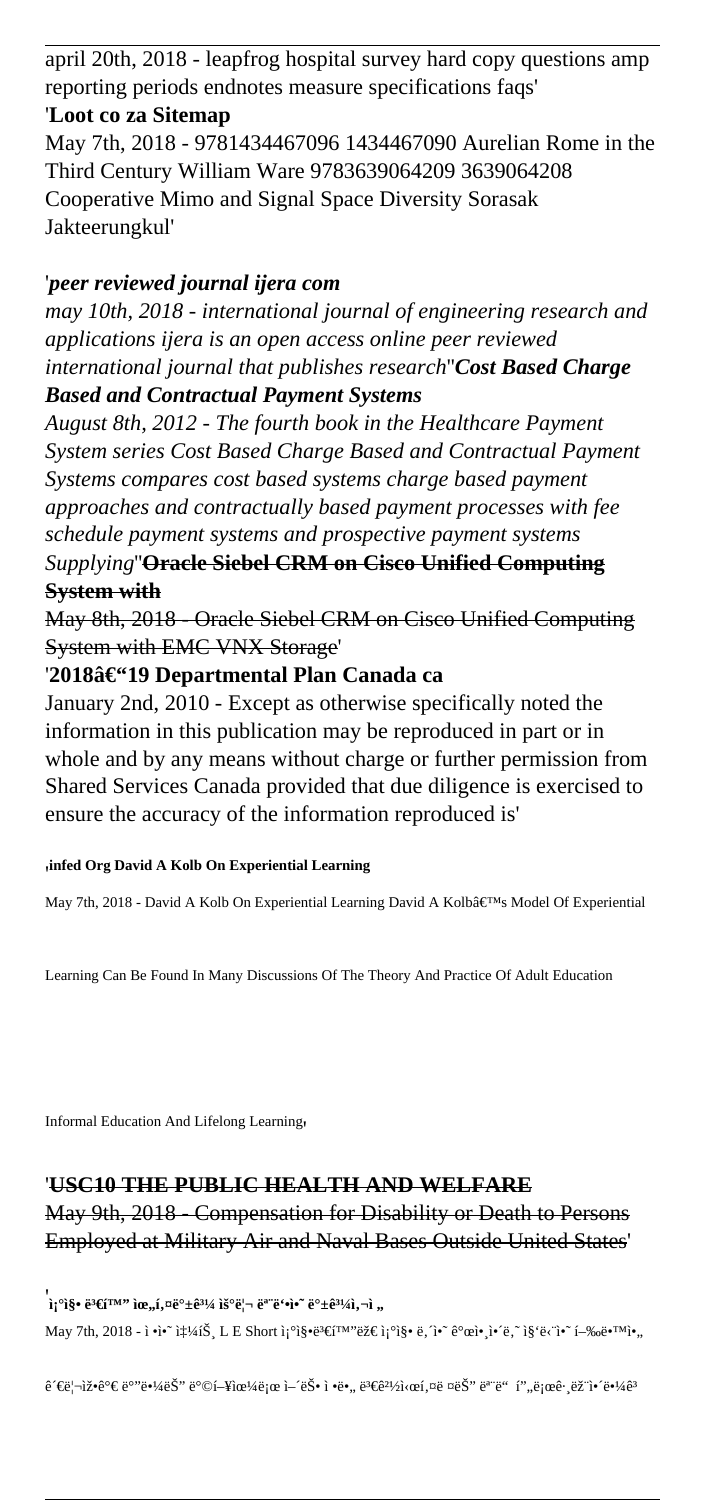# '*LOOT CO ZA SITEMAP*

*MAY 10TH, 2018 - 9780602300913 0602300916 LHSE Y2 PURPLE BK1 OZLOS BEARD CHRISTA WIGGIN 9781597263993 1597263990 WHERE OUR FOOD COMES FROM RETRACING NIKOLAY VAVILOV S QUEST TO END FAMINE GARY PAUL NABHAN*''**HI TEC 2017 Conference HI TEC Workshops and Tours**

May 8th, 2018 - HI TEC 2018 July 23 26 2018 Miami Florida HI TEC is a national conference on advanced technological education where technical educators counselors industry professionals and technicians can update their knowledge and skills'

'**glossary help unavco**

**may 8th, 2018 - campaign a well defined number of visits to a group of geographically or scientifically related monuments over a well defined time interval typically several months in length**'

# '**Public relations Wikipedia**

May 10th, 2018 - Public relations PR is the practice of managing the spread of information between an individual or an organization such as a business government agency or a nonprofit organization and the

public''**Register for the ARC Ancillary Resource Center**

May 9th, 2018 - Register for the ARC Please enter your information below to create a student account

**REFERENCE GUIDE REFERENCE GUIDE REFERENCE GUIDE**<br>**REFERENCE GUIDE** 

MAY 8TH, 2018 - THE JAVA SECURE SOCKET EXTENSION JSSE ENABLES SECURE

INTERNET COMMUNICATIONS IT PROVIDES A FRAMEWORK AND AN

IMPLEMENTATION FOR A JAVA VERSION OF THE SSL TLS AND DTLS PROTOCOLS AND

INCLUDES FUNCTIONALITY FOR DATA ENCRYPTION SERVER AUTHENTICATION